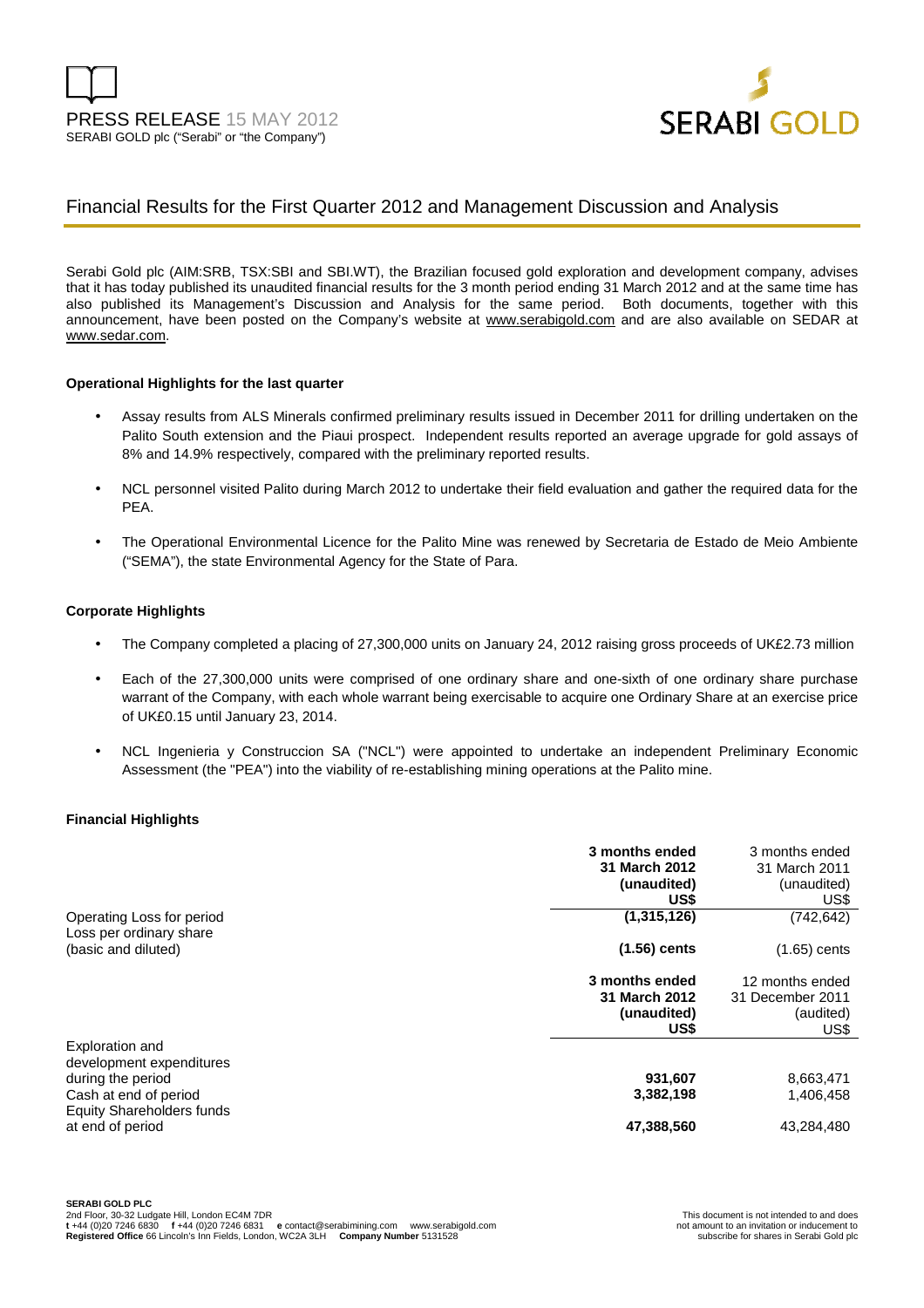



For the three month period ended 31 March 2012 the Company recorded a net loss of US\$1,315,126 (1.56 US cents per share) compared to a net loss of US\$742,642 (1.65 US cents per share) for the comparative period last year. The increase in the loss for the period is significantly affected by a one-off item reported in the financial statements for the quarter ended 31 March 2011. Excluding this one-off item the loss for the quarter increased by only US\$32,000 from US\$1,283,083 for the period ended 31 December 2011 to US\$1,315,126 for the period ended 31 December 2012. The one-off item in the first quarter of 2011 represented the write-back of a provision equivalent to US\$540,441 relating to a potential liability to a supplier in Brazil that was no longer required.

Operating expenses of US\$117,694 (three months to 31 March 2011: US\$183,822) reflect charges relating to the process plant at the Palito Mine. During the first quarter of 2011 the Company was crushing waste rock for use in road construction an activity which ceased in the latter part of 2011. Costs for 2011 therefore include consumable items related to this activity. The costs for 2012 primarily reflect the staffing costs of personnel involved in the on-going maintenance and remedial works around the crushing and process plant.

Administration costs as reported have increased by some US\$147,000 from US\$665,387 for the three months ended 31 March 2011 to US\$810,786 for the same three month period in 2012. However the reported costs for 2011 quarter were net of income from waste rock sales of US\$183,000. On a like for like basis (excluding this non-mineral related income) administration costs have reduced by approximately US\$37,000.

Costs for the UK corporate office have increased by US\$15,000 as a result of a small increase in professional fees with costs in Brazil having been reduced. On a like for like basis costs in Brazil have reduced from some \$304,000 to around \$200,000 for the three month period ended 31 March 2012. However this saving has been offset by an employment termination provision being recorded of some US\$182,000 of which US\$130,000 relates to a long standing claim from a former employee who had originally lodged a claim amounting to the equivalent of US\$726,000. The level of employment termination provisions recorded in the corresponding quarter for 2011 was approximately US\$128,000. With the current much reduced staffing levels and all known material claims relating to the original mine closure and the subsequent retrenchment of personnel at the end of 2008 and early 2009, the Company anticipates that in future the level of termination provisions required will be significantly reduced.

Depreciation charges quarter on quarter have reduced reflecting an increasing level of assets held by the company, the original cost of which have now been fully depreciated.

The Company reported an exchange gain of US\$93,400 in respect of cash holdings, principally of UK sterling (3 months to 31 March 2011: US\$192,397) which has been offset by exchange losses of \$6,200 (3 months to 31 March 2011: US\$5,100).

Investment income has reduced from US\$12,403 to US\$1,179 reflecting the reduced levels of cash held by the Company during the quarter ended 31 March 2012 compared with the corresponding quarter of 2011.

# **Outlook**

Exploration and development activities will continue to be limited until the results of the PEA are available and thereafter future activity will be subject to the levels of funding available to the Company. On the assumption that the PEA is positive and that the company is able to secure the required level of finance within a reasonable time frame thereafter, it could be anticipated that following the closing of such financings:

- Work would be undertaken to commence de-watering of the mine;
- A mining contractor would be appointed;
- The company would seek to secure appointments of key personnel;
- Mining equipment and mobile mining fleet orders would be placed;
- Orders would be placed for any items required for the crushing and processing plant; and
- Exploration activity at Piaui, Palito South and Currutela would be restarted with a view to implementing drill programmes to establish Canadian National Instrument 43-101 compliant mineral resources on one or more of these prospects.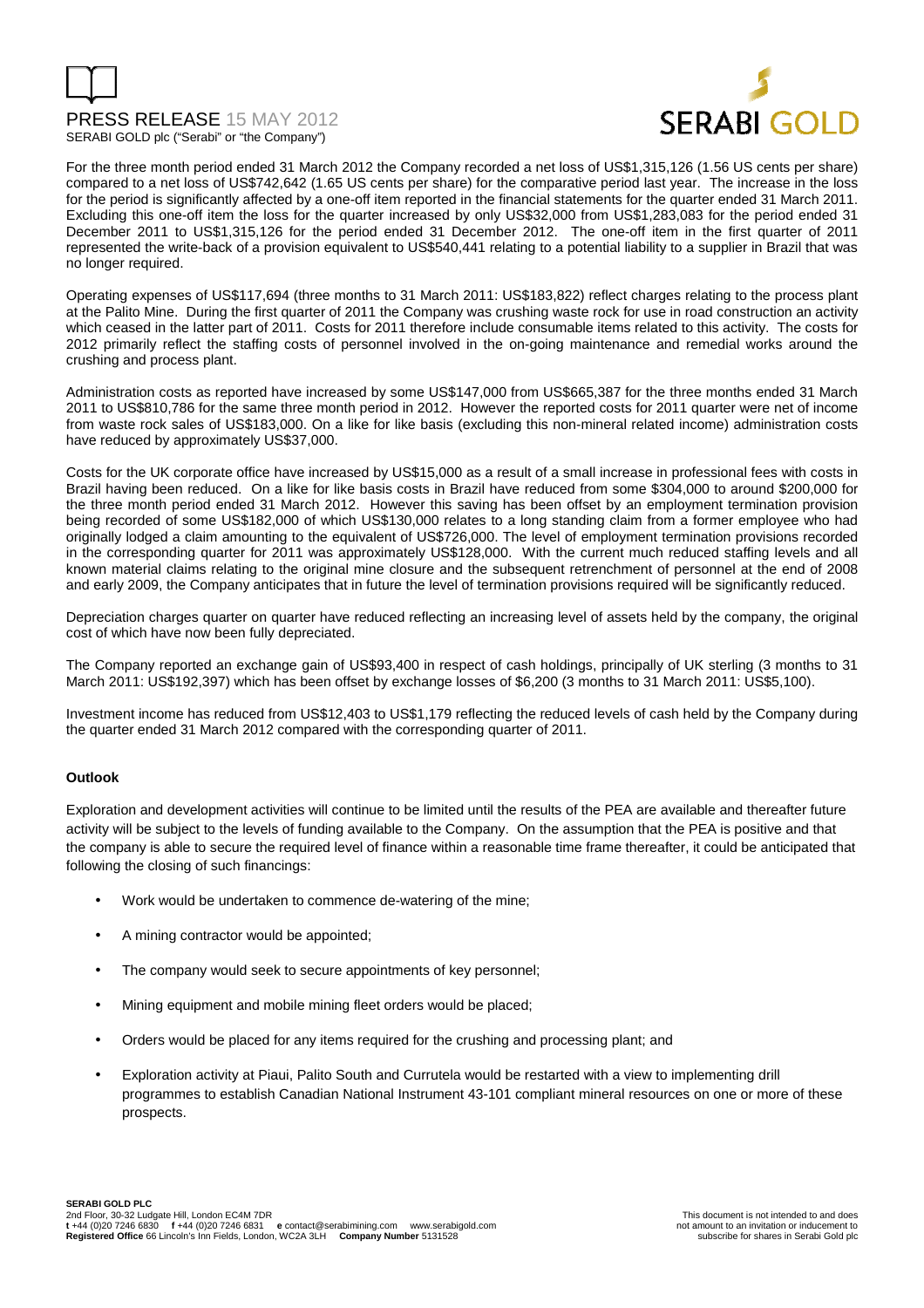



# **SERABI GOLD PLC Condensed Consolidated Statements of Comprehensive Income**

|                                                                     |              |                     | For the three months ended<br>31 March |  |
|---------------------------------------------------------------------|--------------|---------------------|----------------------------------------|--|
| (expressed in US\$)                                                 | <b>Notes</b> | 2012<br>(unaudited) | 2011<br>(unaudited)                    |  |
| <b>CONTINUING OPERATIONS</b>                                        |              |                     |                                        |  |
| Revenue                                                             |              |                     |                                        |  |
| Operating expenses                                                  |              | (117, 694)          | (183, 822)                             |  |
| <b>Gross loss</b>                                                   |              | (117, 694)          | (183, 822)                             |  |
| Administration expenses                                             |              | (810, 786)          | (665, 387)                             |  |
| Settlement of supplier claim                                        |              |                     | 540,441                                |  |
| Share based payments                                                |              | (29, 150)           | (30, 571)                              |  |
| Loss on asset disposals                                             |              |                     | (13, 515)                              |  |
| Depreciation of plant and equipment                                 |              | (426, 637)          | (567, 336)                             |  |
| <b>Operating loss</b>                                               |              | (1, 384, 267)       | (920, 190)                             |  |
| Foreign exchange gain                                               |              | 87,190              | 187,297                                |  |
| Finance costs                                                       |              | (19, 228)           | (22, 152)                              |  |
| Investment income                                                   |              | 1,179               | 12,403                                 |  |
| Loss before taxation                                                |              | (1,315,126)         | (742, 642)                             |  |
| Income tax expense                                                  |              |                     |                                        |  |
| Loss for the period from continuing<br>operations <sup>(1)(2)</sup> |              | (1,315,126)         | (742, 642)                             |  |
| Other comprehensive income (net of tax)                             |              |                     |                                        |  |
| Exchange differences on translating foreign<br>operations           |              | 1,166,852           | 943,210                                |  |
| Total comprehensive (loss)/income for the<br>period <sup>(2)</sup>  |              | (148, 274)          | 200,568                                |  |
| Loss per ordinary share (basic and diluted) <sup>(1)</sup>          | 3            | (1.56c)             | (1.65c)                                |  |
|                                                                     |              |                     |                                        |  |

(1) All revenue and expenses arise from continuing operations.

(2) The Group has no non-controlling interests and all income/(losses) are attributable to the equity holders of the Parent Company.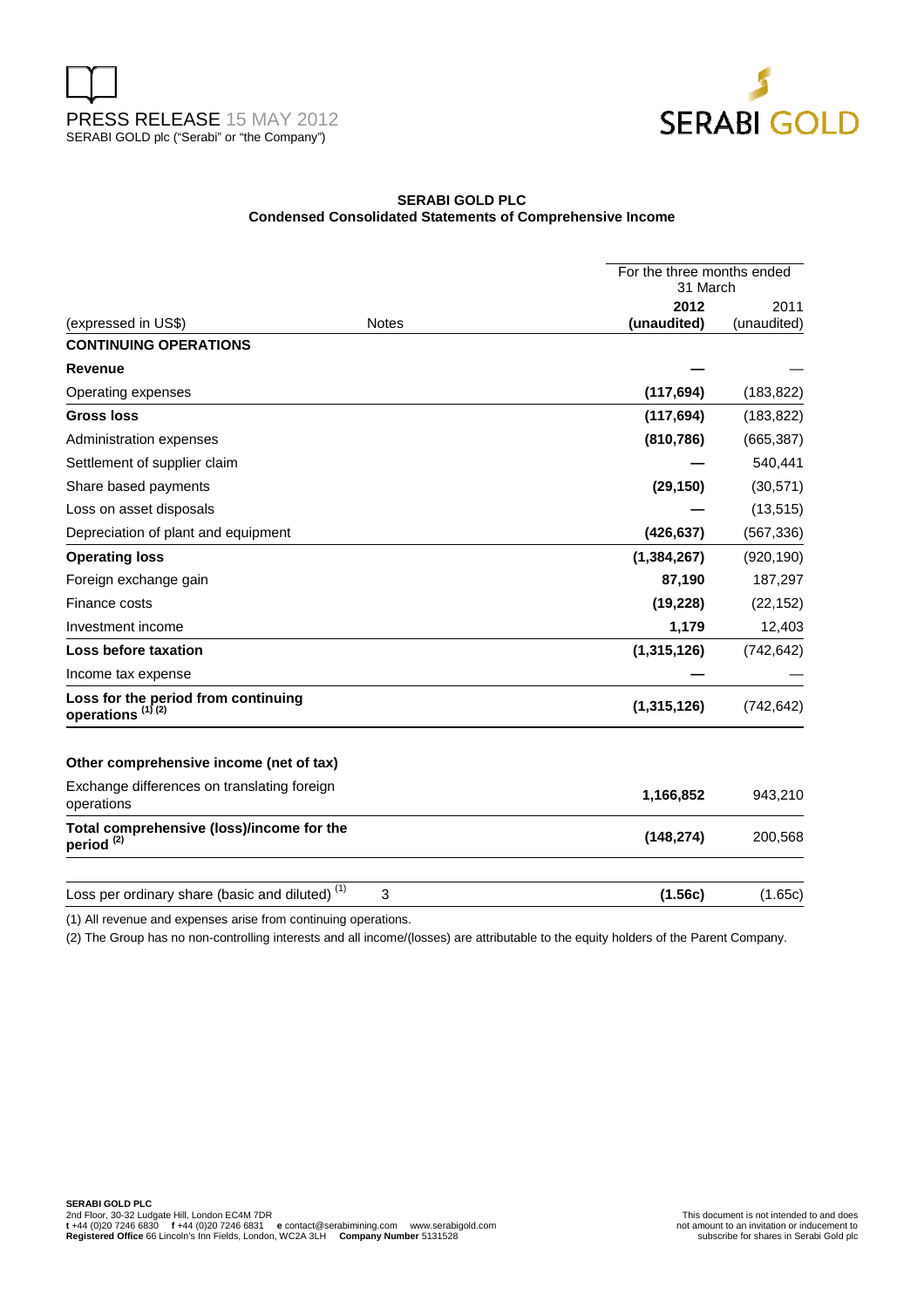



# **SERABI GOLD PLC Condensed Consolidated Balance Sheets**

|                                               |              | As at          | As at          |
|-----------------------------------------------|--------------|----------------|----------------|
|                                               |              | 31 March       | 31 December    |
|                                               |              | 2012           | 2011           |
| (expressed in US\$)                           | <b>Notes</b> | (unaudited)    | (audited)      |
| <b>Non-current assets</b>                     |              |                |                |
| Development and deferred exploration<br>costs | 5            | 17,998,296     | 16,648,884     |
| Property, plant and equipment                 | 6            | 28,690,108     | 26,266,092     |
| Total non-current assets                      |              | 46,688,404     | 44,914,976     |
| <b>Current assets</b>                         |              |                |                |
| Inventories                                   |              | 1,140,908      | 1,114,255      |
| Trade and other receivables                   |              | 107,047        | 87,440         |
| Prepayments and accrued income                |              | 661,105        | 701,669        |
| Cash at bank and cash equivalents             |              | 3,382,198      | 1,406,458      |
| <b>Total current assets</b>                   |              | 5,291,258      | 3,309,822      |
| <b>Current liabilities</b>                    |              |                |                |
| Trade and other payables                      |              | 2,186,333      | 2,538,055      |
| Accruals                                      |              | 115,214        | 146,165        |
| <b>Total current liabilities</b>              |              | 2,301,547      | 2,684,220      |
| <b>Net current assets</b>                     |              | 2,989,711      | 625,602        |
| <b>Total assets less current liabilities</b>  |              | 49,678,115     | 45,540,578     |
| <b>Non-current liabilities</b>                |              |                |                |
| Trade and other payables                      |              | 510,506        | 508,680        |
| Provisions                                    |              | 1,460,029      | 1,451,296      |
| Interest bearing liabilities                  |              | 319,020        | 296,122        |
| <b>Total non-current liabilities</b>          |              | 2,289,555      | 2,256,098      |
| Net assets                                    |              | 47,388,560     | 43,284,480     |
|                                               |              |                |                |
| <b>Equity</b>                                 |              |                |                |
| Share capital                                 | 8            | 31,416,993     | 29,291,551     |
| Share premium                                 |              | 50,306,920     | 48,292,057     |
| Option reserve                                |              | 1,990,465      | 1,956,349      |
| Other reserves                                |              | 780,028        | 702,095        |
| <b>Translation reserve</b>                    |              | 91,685         | (1,075,167)    |
| <b>Accumulated loss</b>                       |              | (37, 197, 531) | (35, 882, 405) |
| Equity shareholders' funds                    |              | 47,388,560     | 43,284,480     |

The interim financial information has not been audited and does not constitute statutory accounts as defined in Section 434 of the Companies Act 2006. Whilst the financial information included in this announcement has been compiled in accordance with International Financial Reporting Standards ("IFRS") this announcement itself does not contain sufficient financial information to comply with IFRS. The Group statutory accounts for the year ended 31 December 2011 prepared under IFRS as adopted in the EU and with IFRS and their interpretations adopted by the International Accounting Standards Board will be filed with the Registrar of Companies following their adoption by shareholders at the next Annual General Meeting. The auditor's report on these accounts was unqualified but did contain an Emphasis of Matter with respect to the Company and the Group regarding Going Concern and the future availability of project finance. The auditor's report did not contain a statement under Section 498 (2) or 498 (3) of the Companies Act 2006.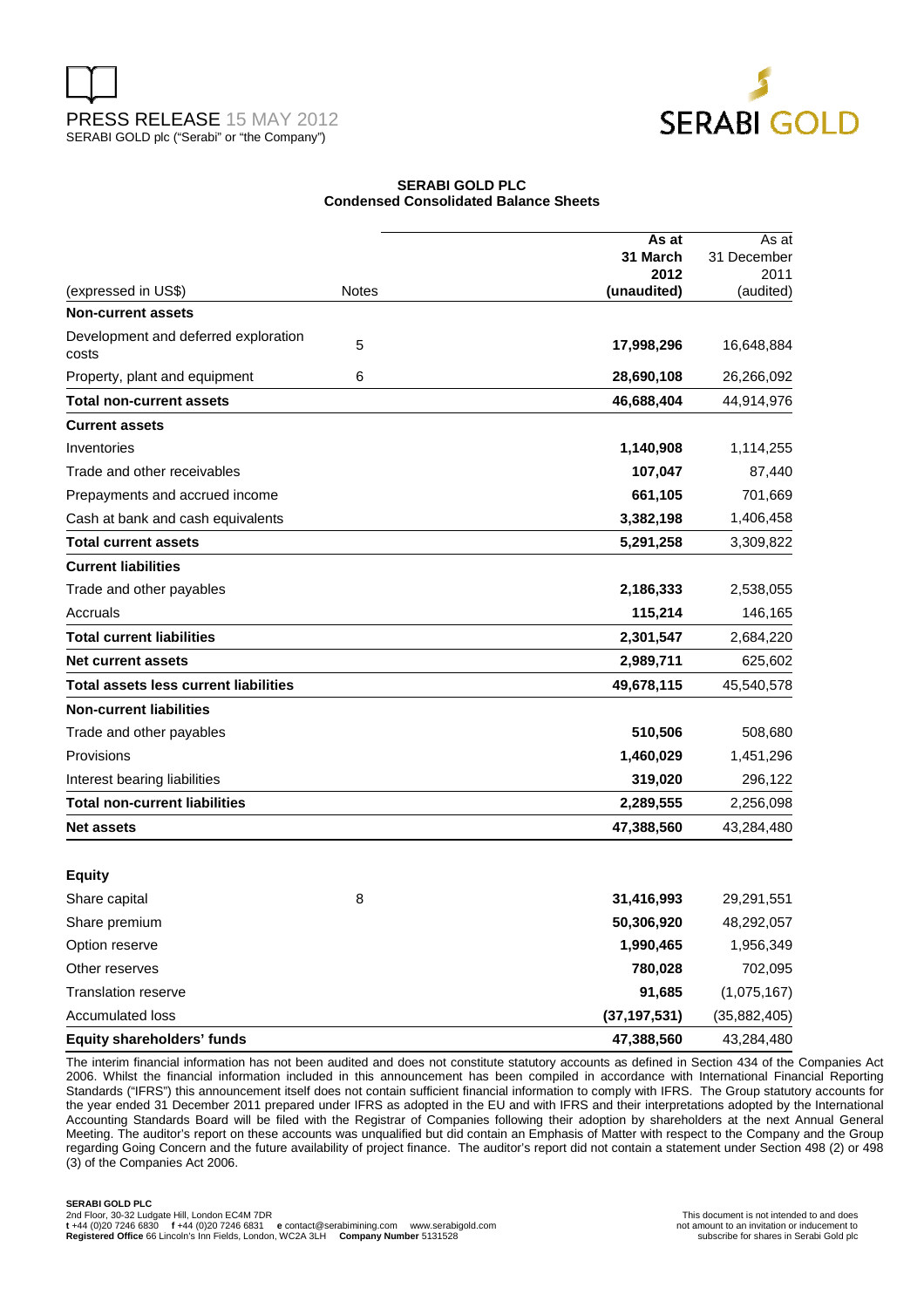



# **SERABI GOLD PLC Condensed Consolidated Statements of Changes in Shareholders' Equity**

| (expressed in US\$)                                                | Share      |            | Share Share option | Other    | Translation | Accumulated    |               |
|--------------------------------------------------------------------|------------|------------|--------------------|----------|-------------|----------------|---------------|
| (unaudited)                                                        | capital    | premium    | reserve            | reserves | reserve     | loss           | Total equity  |
| <b>Equity shareholders'</b><br>funds at 31 December<br>2010        | 27,752,834 | 40,754,032 | 1,648,484          | 260,882  | 3,882,168   | (29, 946, 582) | 44,351,818    |
| Foreign currency<br>adjustments                                    |            |            |                    |          | 943,210     |                | 943,210       |
| Loss for the period                                                |            |            |                    |          |             | (742, 642)     | (742, 642)    |
| Total comprehensive<br>income for the period                       |            |            |                    |          | 943,210     | (742, 642)     | 200,568       |
| Issue of new ordinary<br>shares for cash                           | 731,412    | 4,229,767  |                    | 208,229  |             |                | 5,169,408     |
| Issue of new ordinary<br>shares on exercise of<br>special warrants | 807,305    | 4,004,807  |                    | 232,984  |             |                | 5,045,096     |
| Costs associated with<br>issue of new ordinary<br>shares for cash  |            | (706, 564) |                    |          |             |                | (706, 564)    |
| Share option expense                                               |            |            | 37,548             |          |             |                | 37,548        |
| <b>Equity shareholders'</b><br>funds at 31 March 2011              | 29,291,551 | 48,282,042 | 1,686,032          | 702,095  | 4,825,378   | (30, 689, 224) | 54,097,874    |
| Foreign currency<br>adjustments                                    |            |            |                    |          | (5,900,545) |                | (5,900,545)   |
| Loss for the period                                                |            |            |                    |          |             | (5, 193, 181)  | (5, 193, 181) |
| Total comprehensive<br>income for the period                       |            |            |                    |          | (5,900,545) | (5, 193, 181)  | (11,093,726)  |
| Costs associated with<br>issue of new ordinary<br>shares for cash  |            | 10,015     |                    |          |             |                | 10,015        |
| Share option expense                                               |            |            | 270,317            |          |             |                | 270,317       |
| <b>Equity shareholders'</b><br>funds at 31 December<br>2011        | 29,291,551 | 48,292,057 | 1,956,349          | 702,095  | (1,075,167) | (35,882,405)   | 43,284,480    |
| Foreign currency<br>adjustments                                    |            |            |                    |          | 1,166,852   |                | 1,166,852     |
| Loss for the period                                                |            |            |                    |          |             | (1,315,126)    | (1,315,126)   |
| Total comprehensive<br>income for the period                       |            |            |                    |          | 1,166,852   | (1,315,126)    | (148, 274)    |
| Issue of new ordinary<br>shares for cash                           | 2,125,442  | 2,047,508  |                    | 77,933   |             |                | 4,250,883     |
| Costs associated with<br>issue of new ordinary<br>shares for cash  |            | (32, 645)  |                    |          |             |                | (32, 645)     |
| Share option expense                                               |            |            | 34,116             |          |             |                | 34,116        |
| <b>Equity shareholders'</b><br>funds at 31 March 2012              | 31,416,993 | 50,306,920 | 1,990,465          | 780,028  | 91,685      | (37, 197, 531) | 47,388,560    |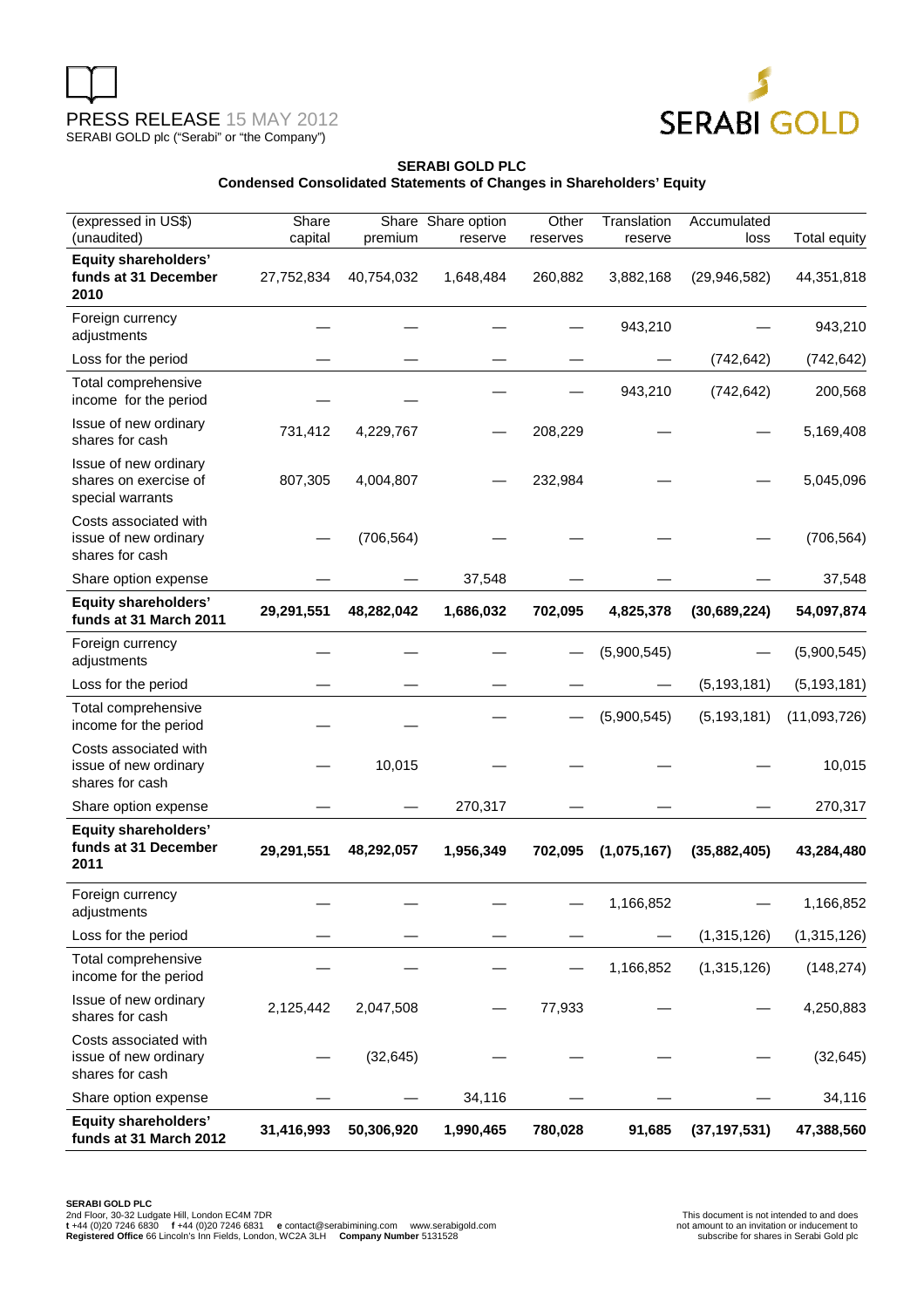



# **SERABI GOLD PLC Condensed Consolidated Cash Flow Statements**

|                                                                                                                | For the three months<br>ended<br>31 March |                     |  |
|----------------------------------------------------------------------------------------------------------------|-------------------------------------------|---------------------|--|
| (expressed in US\$)                                                                                            | 2012<br>(unaudited)                       | 2011<br>(unaudited) |  |
| <b>Operating activities</b>                                                                                    |                                           |                     |  |
| Operating loss                                                                                                 | (1, 384, 267)                             | (920, 190)          |  |
| Depreciation – plant, equipment and mining                                                                     | 426,637                                   | 567,336             |  |
| properties                                                                                                     |                                           |                     |  |
| Loss on sale of assets                                                                                         |                                           | 13,515              |  |
| Option costs                                                                                                   | 29,150                                    | 30,571              |  |
| Interest paid                                                                                                  | (5, 301)                                  | (10, 326)           |  |
| Foreign exchange                                                                                               | 55,616                                    | (48, 930)           |  |
| <b>Changes in working capital</b>                                                                              |                                           |                     |  |
| Decrease / (increase) in inventories                                                                           | 6,379                                     | (37, 481)           |  |
| Decrease / (increase) in receivables, prepayments<br>and accrued income                                        | 42,208                                    | (158, 356)          |  |
| (Decrease) in payables, accruals and provisions                                                                | (480, 318)                                | (11, 749)           |  |
| Net cash outflow from operations                                                                               | (1,309,896)                               | (575, 610)          |  |
| <b>Investing activities</b><br>Proceeds from sale of fixed assets<br>Purchase of property, plant and equipment | (51, 910)                                 | 40,642<br>(27, 383) |  |
| Exploration and development expenditure                                                                        | (931, 607)                                | (1,639,267)         |  |
| Interest received                                                                                              | 1,179                                     | 12,403              |  |
| Net cash outflow on investing activities                                                                       | (982, 338)                                | (1,613,605)         |  |
| <b>Financing activities</b>                                                                                    |                                           |                     |  |
| Issue of ordinary share capital                                                                                | 4,250,883                                 | 4,961,179           |  |
| Issue of warrants                                                                                              |                                           | 208,229             |  |
| Capital element of finance lease payments                                                                      |                                           |                     |  |
| Payment of share issue costs                                                                                   | (32, 645)                                 | (706, 564)          |  |
| Payment of special warrant issue costs                                                                         |                                           | (14,900)            |  |
| Net cash inflow from financing activities                                                                      | 4,218,238                                 | 4,447,944           |  |
|                                                                                                                |                                           |                     |  |
| Net increase in cash and cash equivalents                                                                      | 1,926,004                                 | 2,258,729           |  |
| Cash and cash equivalents at beginning of period                                                               | 1,406,458                                 | 8,598,754           |  |
| Exchange difference on cash                                                                                    | 49,736                                    | 243,345             |  |
| Cash and cash equivalents at end of period                                                                     | 3,382,198                                 | 11,100,828          |  |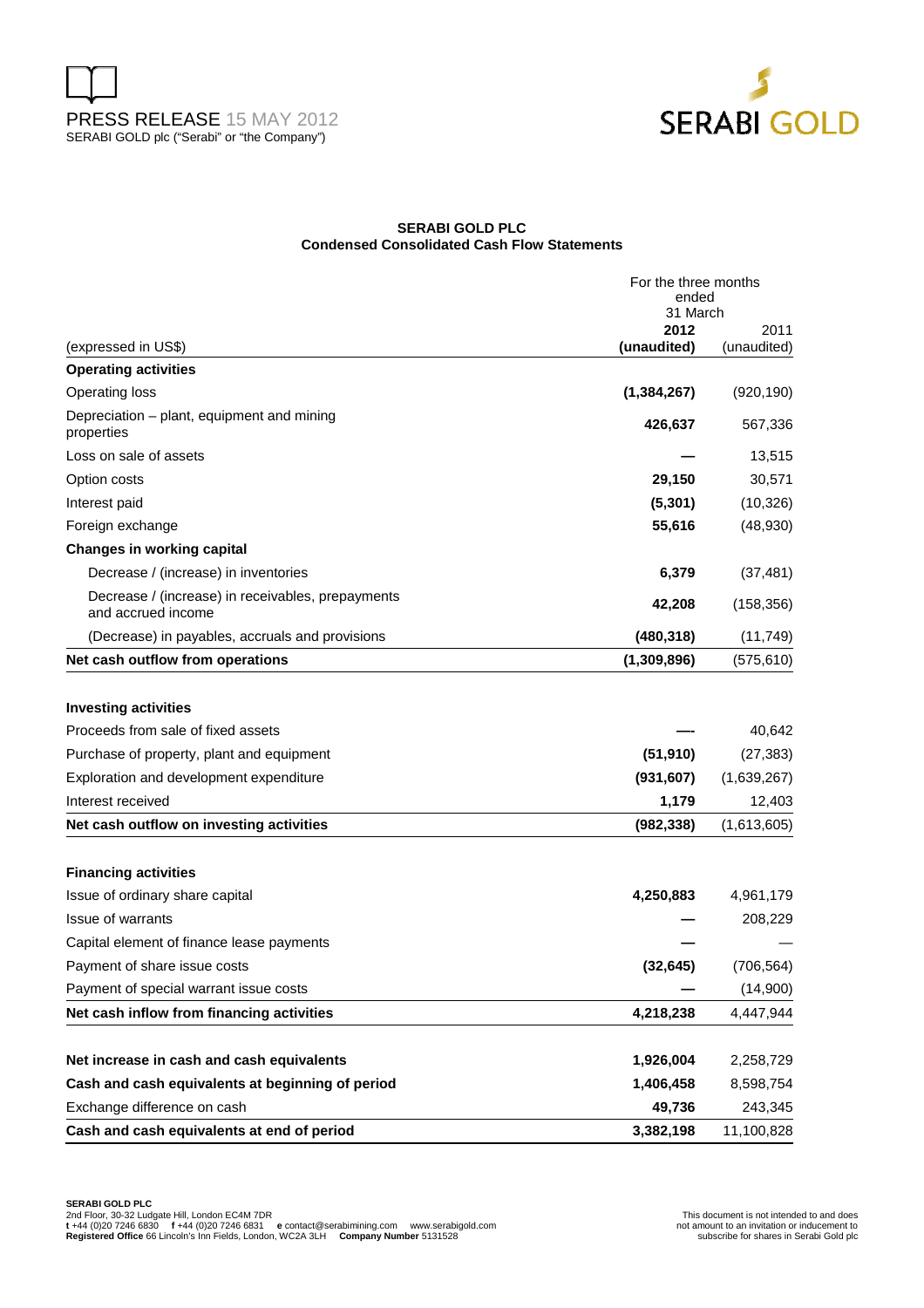



# **1. Basis of preparation**

These interim accounts are for the three month period ended 31 March 2012. Comparative information has been provided for the unaudited three month period ended 31 March 2011 and, where applicable, the audited twelve month period from 1 January 2011 to 31 December 2011.

The accounts for the periods have been prepared in accordance with International Accounting Standard 34 "Interim Financial Reporting" and the accounting policies are consistent with those of the annual financial statements for the year ended 31 December 2011 and those envisaged for the financial statements for the year ending 31 December 2012. The Group has not adopted any standards or interpretation in advance of the required implementation dates. It is not anticipated that the adoption in the future of the new or revised standards or interpretations that have been issued by the International Accounting Standards Board will have a material impact on the Group's earnings or shareholders' funds.

# **(i) Going concern and availability of project finance**

In common with many companies in the exploration and development stages, the Group raises its finance for exploration and development programmes in discrete tranches. The Group is planning to complete, during the first half of 2012, the preparation of a Preliminary Economic Assessment ("PEA") of the viability of re-commencing mining operations at the Palito Mine. If, as anticipated, the outcome of the PEA is positive the company will then seek to raise further finance from investors in order to provide sufficient funds to recommence mining operations and provide sufficient working capital for the Group's operations.

Subject to raising this finance and gaining any necessary approval from shareholders in general meeting, the Directors consider that the Group will thereafter have sufficient funds to finance the group and its commitments for the foreseeable future. The Directors have therefore concluded that it is appropriate to prepare the financial statements on a going concern basis.

Whilst the Directors are confident that they are taking all the necessary steps to ensure that the funding will be available, there can be no certainty that this will be the case. Were future funding not to become available in an appropriate timescale, which might be the case if the outcome of the PEA was not in line with expectations, the Directors would need to consider alternative strategies and an impairment review would be required in respect of the carrying value of the assets relating to the Palito Mine and other deferred exploration costs. These conditions indicate the existence of a material uncertainty which may cast significant doubt over the Group's ability to continue as a going concern. No adjustments to asset carrying values that may be necessary should the Group be unsuccessful in raising the required finance have been recognised in the financial statements.

#### **(ii) Impairment**

The Directors have undertaken a review of the carrying value of the mining and exploration assets of the Group, and considered the implications of the operational difficulties experienced and the current operational status of Palito. Following this review they have assessed the value of the existing assets on the basis of value in use involving a future recommencement of underground mining operations which is dependent on the ability of the Group to raise future finance and to operate the mine in line with the mine plan that forms the basis of the value in use calculation. The carrying values of assets have not been adjusted to reflect a failure to raise sufficient funds, not achieving the projected levels of operation or that, if a sale transaction were undertaken, the proceeds may not realise the value as stated in the accounts.

# **(iii) Inventories**

Inventories - are valued at the lower of cost and net realisable value.

### **(iv) Property, plant and equipment**

Property, plant and equipment are depreciated over their useful lives.

# **(v) Mining property**

The Group commenced commercial production at the Palito mine effective 1 October 2006. Prior to this date all revenues and operating costs were capitalised as part of the development costs of the mine. Effective from 1 October 2006 the accumulated development costs of the mine were re-classified as Mining Property costs and such cost will be amortised over the anticipated life of the mine on a unit of production basis. As the underground mine is currently on care and maintenance and there is no depletion of the reserves and resources attributable to the mine, no amortization charge has been recorded in the period.

# **(vi) Revenue**

Revenue represents amounts receivable in respect of sales of gold and by-products. Revenue represents only sales for which contracts have been agreed and for which the product has been delivered to the purchaser in the manner set out in the contract. Revenue is stated net of any applicable sales taxes. Any unsold production and in particular concentrate is held as inventory and valued at production cost until sold.

# **(vii) Currencies**

The condensed financial statements are presented in United States dollars (US\$ or "\$"). Other currencies referred to in these condensed financial statements are UK pounds ("UK£"), Canadian dollars ("C\$") and Brazilian Reais ("BrR\$").